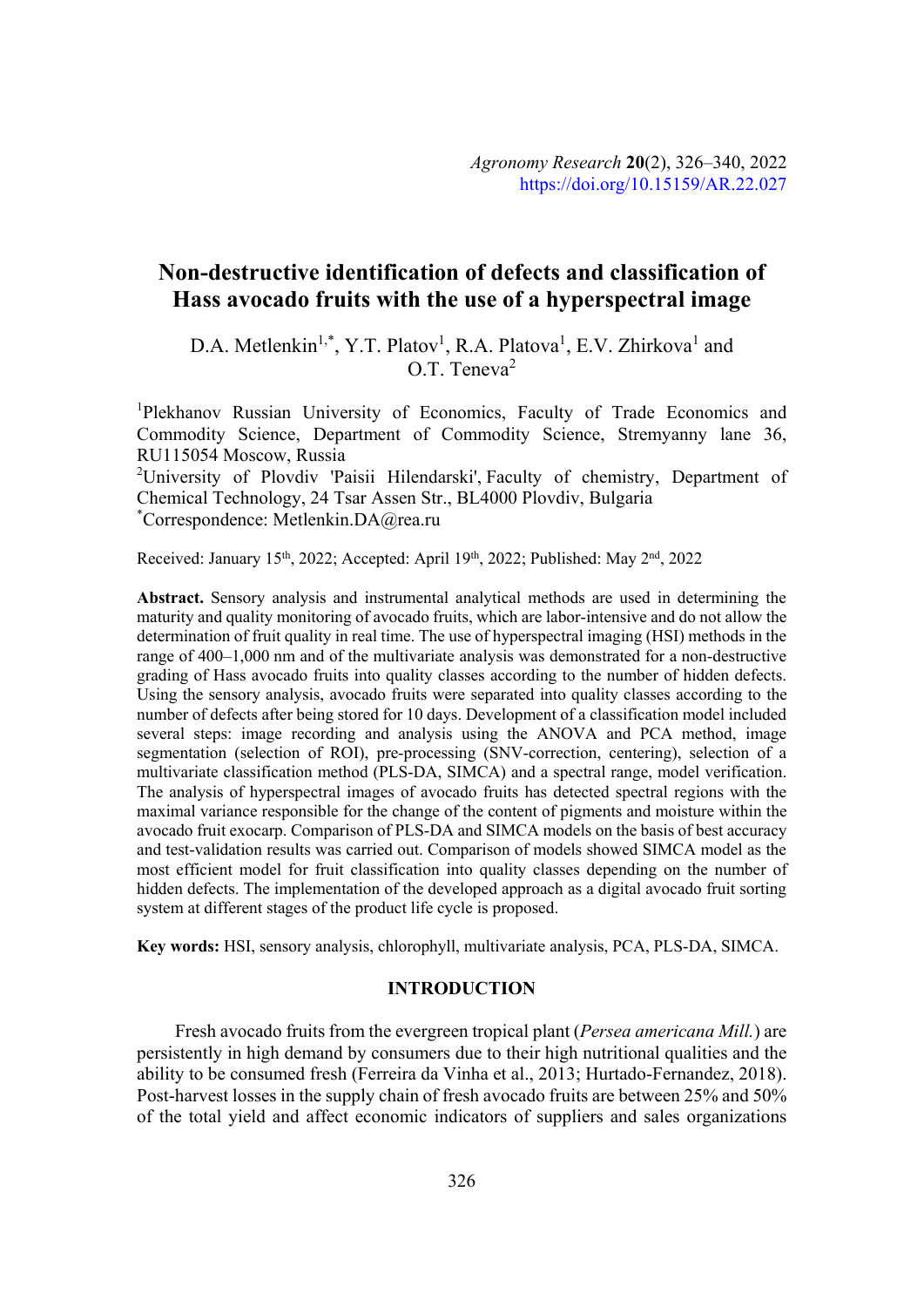(Bustos & Moors, 2018). In this connection, the control of avocado fruit quality is one of the most important challenges in improving the economic distribution efficiency.

The development and ripening stages of avocado fruits are important in determining the minimum quality requirements that allow continuing the ripening process and achieving the consumer maturity (UNECE, 2019). The quality control of avocado fruits including maturity testing is done both by a sensory analysis (ISO 6658:2005 2017), for example by determining a skin (exocarp) color and by instrumental methods: fruit hardness measurement with the use of a penetrometer (Ochoa-Ascencio et al., 2009), measurement of moisture, MS%, and dry matter, DM%, determining lipid content in pulp (mesocarp) (Donetti & Terry, 2014).

In addition to the labor intensity and the destructive character one of the defects of said instrumental methods is the increased risk of marketing substandard fruits and the increased losses in the distribution chain because of the fruit quality heterogeneity in a large batch. In recent years attempts are made to use a non-destructive technology for fruit quality control, in particular imaging methods such as: spectral analysis methods (Raman imaging, multi- and hyperspectral imaging, fluorescent visualization and laser light backscatter imaging), nuclear magnetic methods (magnetic resonance imaging and soft X-ray imaging) and other methods including thermal, infra-red thermography and microwave imaging (Hussain, 2018; Avotins et al., 2020; Starý et al., 2020).

The HSI method (Lohumi et al., 2015; Abdulridha et al., 2019) is considered as the advanced non-destructive instrumental method of fruit and vegetable control. As opposed to the other spectroscopy methods, the HSI technology permits: first, scanning the whole sample and thereby considering the heterogeneity of samples and segmenting the image into the regions of interest (ROIs); second, hyperspectral images also generate a set of information both in VIS- and in NIR-ranges while presenting both spatial and spectral information of the objects (Elmasry et al., 2012; Manley, 2014). Most HSIcameras are intended for recording the information in VIS-/NIR-spectral ranges. The HSI and the multivariate analysis allow monitoring and controlling the product quality within the PAT concept (Process Analytical Technology - PAT) (Rodionova & Pomerantsev, 2006). For analyzing hyperspectral images multivariate analysis methods: classification and quantification are used (Granato et al., 2018; Ferraz et al., 2019).

Due to the integration of the principal functions of imaging and spectroscopy the HSI method is used both for monitoring the ripeness (Pinto et al., 2019) and for forecasting the values of physical and chemical properties of avocado fruits (Pu et al., 2015; Vega Díaz et al., 2021). The HSI for avocado quality control was used for assessing the dry matter content as shown in (Vega Díaz et al., 2021). With the use of the HSI in the range of 400–1,000 nm and a support vector machine regression the authors achieved a significant accuracy  $(R^2 = 0.9)$  in the prediction of dry matter content of Hass avocado fruits. The classification of avocado fruits according to the ripening stage is possible with the use of the HSI in the range of 300–900 nm and of different ripeness indices (Pinto et al., 2019).

The principal cause of the decline of avocado fruit quality indices is superficial and hidden defects that appear and are manifested at different stages of the product life cycle. The problem in identifying superficial and hidden defects of Hass avocado fruits is related to the peculiarities of exocarp color, which is characterized by a darker shade by contrast with other avocado varieties and depends on a quantitative ratio of pigments at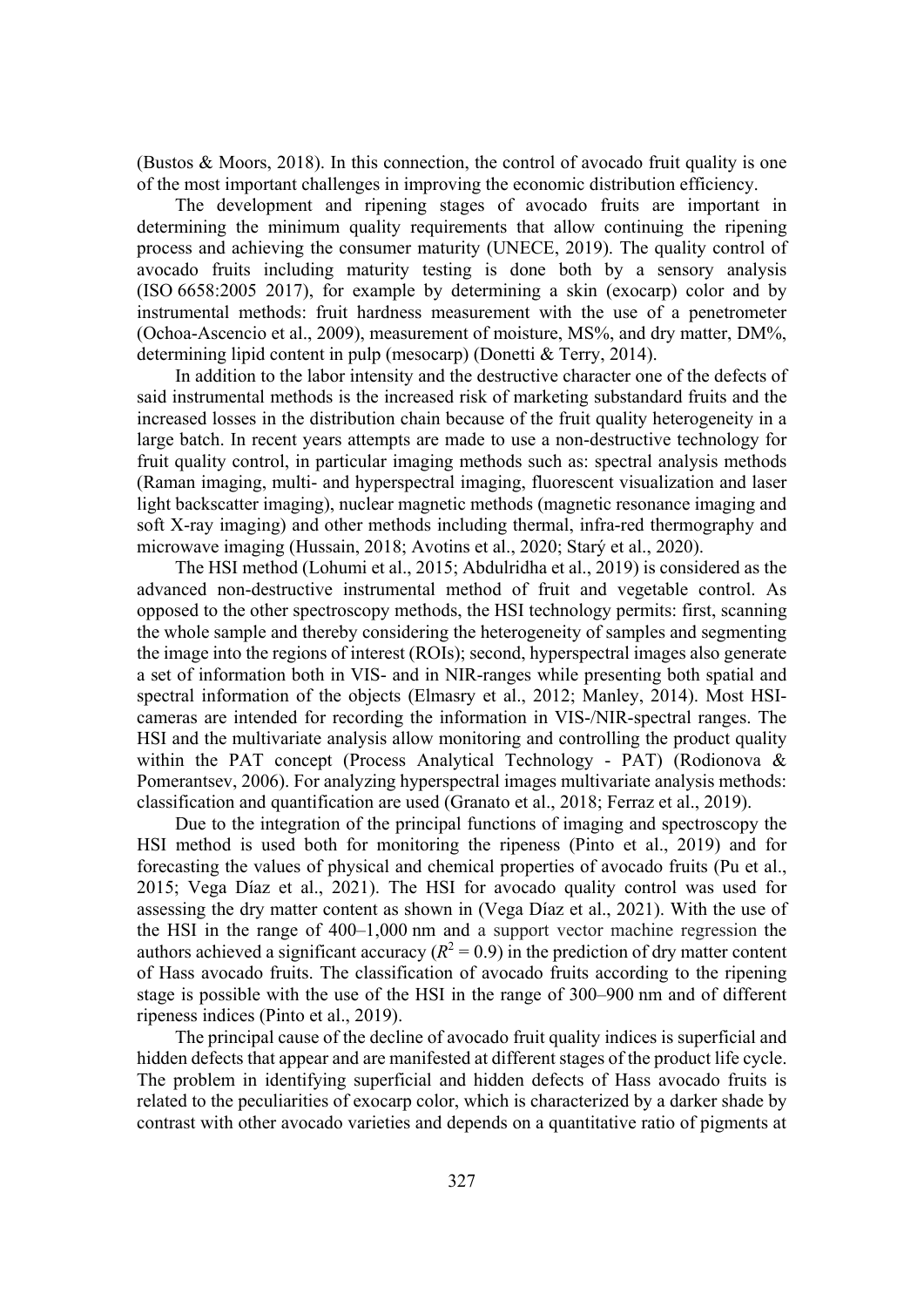different ripeness stages. So, there is a need in the development of a procedure of identification of hidden avocado fruit defects with the use of a real-time HSI-technology.

The identification of defects is one of the complicated tasks of the control of fruit quality indices because of the diversity of defect types (Bhargava & Bansal, 2021). The review (Bhargava & Bansal, 2021) provides the studies on the identification of defects of fruits and vegetables: apples, pears, bananas, potatoes, cucumbers etc. The article (Patel et al., 2019) presents the study involving the identification of superficial defects of mango with the use of spectroscopy methods and the HSI-technology.

The studies show that a hyperspectral image of an apple and mango skin (Elmasry et al., 2009; Rivera et al., 2014) can be used not only for predicting the ripening stage but also for determining internal damages and hidden defects. The fruits characterized by a leathery dark skin like avocado are not used for developing non-destructive quality monitoring technologies (Magwaza & Tesfay, 2015; Arendse et al., 2018). Therefore, the development of a non-destructive method of monitoring the quality and detecting hidden defects of Hass avocado fruits with the use of a sensory analysis of the condition of exo- and mesocarp is topical and is intended to decrease the loss at all stages of the product life cycle.

It is evident that the identification of defects in individual fruits in a large batch with the use of the HSI-technology would allow grading them in real-time into groups of uniform quality and hence to decrease the amount of waste.

**The goal of the study** consists in the development of a non-destructive method of identifying (detecting) defects of avocado fruits and their classification according to the number of defects into quality classes with the use of the HSI methods and the multivariate analysis.

# **MATERIALS AND METHODS**

Objects of the study were taken from the commercial batch avocado fruits, in which defects were determined by organoleptic method. The objects of the study involved the samples of premium Hass avocado fruits  $(n = 10)$  (country of origin: Tanzania; yield of 2021) which were selected from one batch and used for developing a chemometric classification model into quality classes according to the number of defects.

The avocado fruits were stored for 10 days (the storage life established by the supplier is 14 days) in a refrigerator at  $t = 4$  °C. The samples of avocado fruits were distributed after the storage among quality classes by the number of defects in accordance with the provisions of the standard (UNECE, 2019).

The sensory analysis of avocado fruit exocarp was performed before the storage, after 10 days of storage at  $t = 4$  °C exo- and mesocarp of the samples were investigated. Hass avocado fruits had specific external characters: oval shape, leathery and bosselated exocarp. The fruits were closely sized, healthy, clean, at the stage of consumer maturity, not overrippen, without significant mechanical damages, without excessive external humidity, with a carefully cut off fruit stem. In two samples of Hass avocado fruits (No 4 and 5) minor superficial defects were detected as wrinkles and corking on the skin, respectively.

According to the sensory analysis the avocado fruits were separated into three classes (Table 1) in accordance with (UNECE, 2019): critical defects - 'crit'; slight superficial defects - 'slight'; healthy fruits, no defects - good quality 'good'). According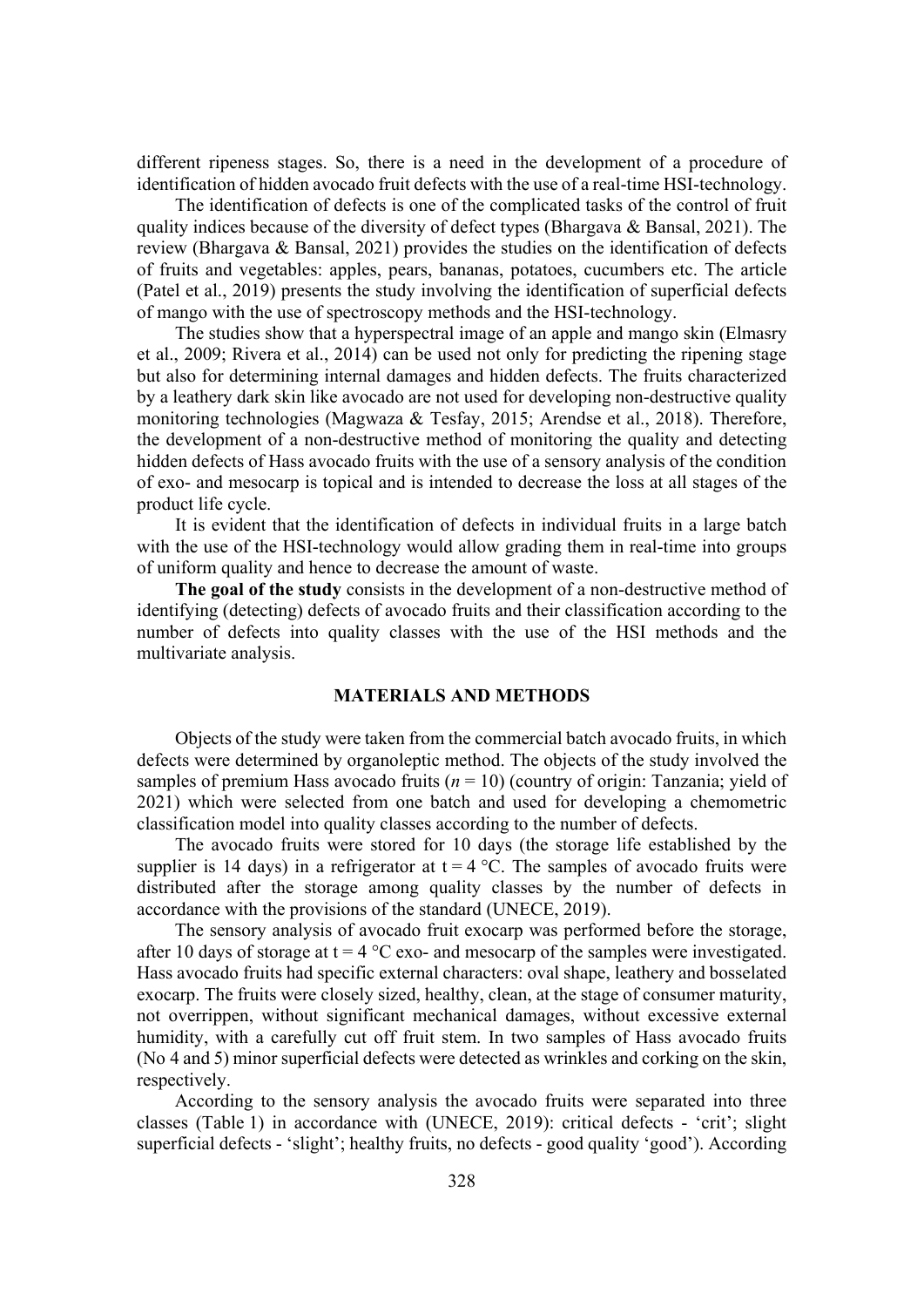to the standard (UNECE, 2019), avocados are classified into three classes: 'Extra' Class, Class I, Class II, which classes are generally distinguished by a number of minor superficial defects. So, for Class I the area of mesocarp defects shall not exceed  $4 \text{ cm}^2$ and for Class II -  $6 \text{ cm}^2$ . So, following the sensory analysis, the avocado fruits having intolerable defects were placed into an individual category Crit.

Modelling of avocado fruit grading into quality classes according to the number of defects with the use of the HSI-technology includes several steps: image recording and analysis using the ANOVA and PCA method, image segmentation (selection of ROI), pre-processing (SNV-correction, centering), selection of a multivariate classification method and a spectral range, model verification.

Hyperspectral images were obtained with the hyperspectral camera Specim IQ (Spectral Imaging Ltd, Finland) in the range of 400–1,000 nm (204 bands). For obtaining the images the image illuminated region with a halogen lamp QL 500BW Falcon Eyes. The illumination angle was  $30^{\circ}$  to achieve an even illumination of the samples. The hyperspectral camera was placed in the top part of the illuminated region with the lamp at a distance of 30 cm from the samples. The following hyperspectral images were obtained: 2 images of each side of all ten fruits (with the half turn). A similar building of a hyperspectral image database is provided in the study (Wedding et al., 2011). The obtained hyperspectral images were imported to a PC for a subsequent processing.

During the analysis of hyperspectral images and the development of models of avocado fruit classification into quality classes according to the number of defects the following multivariate methods have been used: variance analysis (ANOVA) and principal component analysis (PCA), partial least squares discriminant analysis (PLS-DA), soft independent modelling of class analogies (SIMCA), in Albedo 4.0.23 (MFTI, Russia) (Strakhov et al., 2013) and Prediktera Breeze ver. 2021.1.0 (Prediktera AB, Sweden) software applications. Data obtained by ANOVA and PCA was used as pseudocolors to build an RGB-image for estimating the fruit condition and confirming wavelengths that are significantly responsible for the total variance of hyperspectral images. The PLS-DA is a generic chemometric method for multivariate discrimination and classification of data (Zontov et al., 2020) based on the use of PLS2 regression for the correlation between the **X** predictor matrix  $\ell$  the **Y** response matrix and dummy variables. SIMCA in its turn is also a method for data classification based on the analysis of samples from each class by PCA.

The classification modeling included the segmentation of hyperspectral images with the use of ROI selection (the whole fruit, ellipses), preprocessing of spectral data: Standard Normal Variate (SNV-correction) and centering. Centering is the subtraction of the mean value from each variable to analyze the variance about the mean. The SNV-correction is a transformation that separates light scattering effects from spectral data by centering and scaling individual spectra. During the chemometric modelling the SNV-correction (Barnes et al., 1989) was used to reduce the effects of multicollinearity and background shift in a hyperspectral image.

The model verification was performed using the accuracy index (%) and during the test-validation using the test-validation accuracy index, %. During test-validation of classification models 30% of HSI data (different ROI's of 3 avocado fruits) was used as a test set of samples.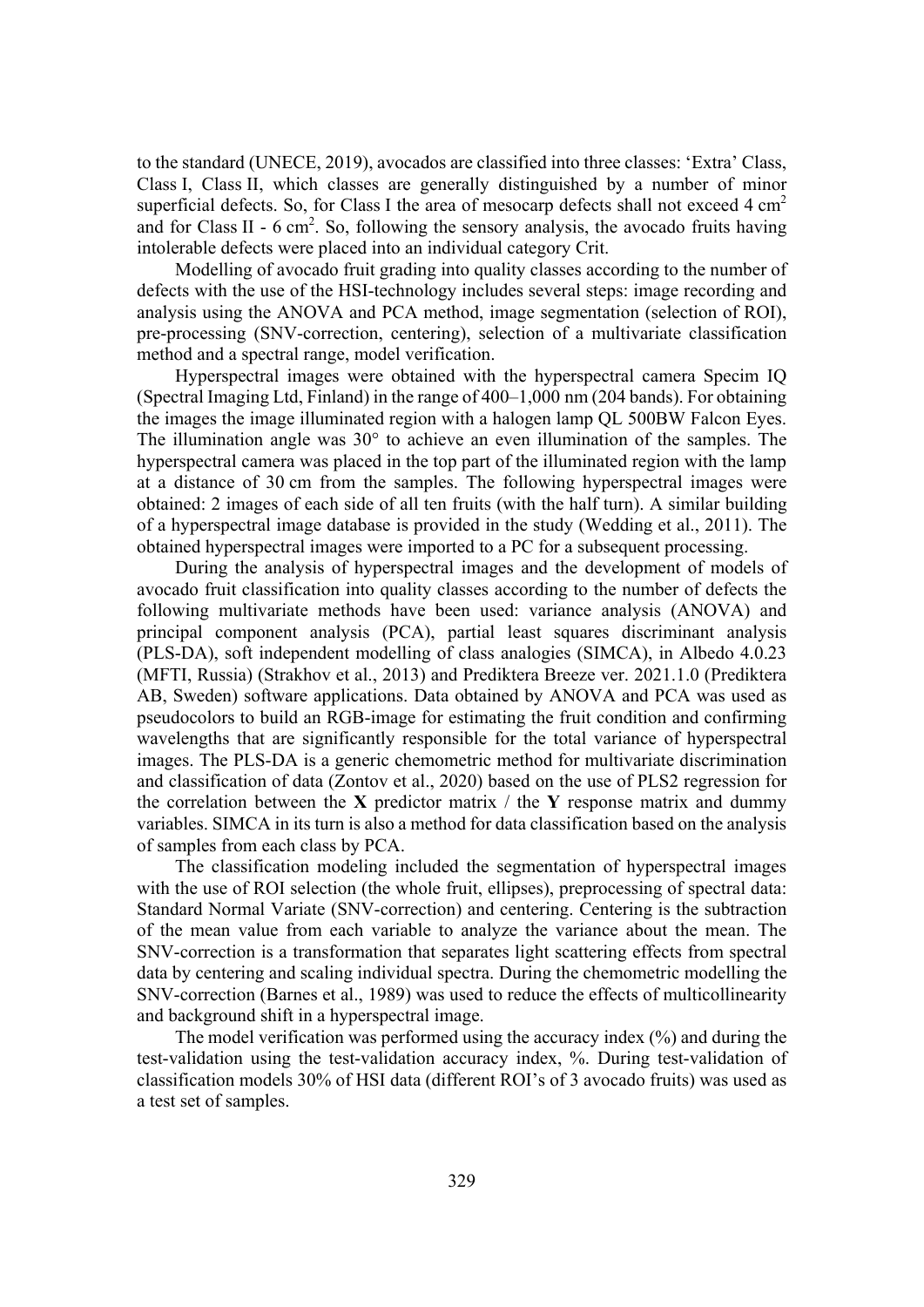# **RESULTS AND DISCUSSION**

#### **Sensory analysis**

The results of the sensory analysis of avocado fruit condition before and after storage are presented in Table 1.

| Sample         | Description of avocado fruit condition from the sensory evaluation |                                                   |  |
|----------------|--------------------------------------------------------------------|---------------------------------------------------|--|
| number         | Before storage                                                     | After storage / quality class                     |  |
|                | No defects                                                         | Anthracnose / crit                                |  |
| 2              | No defects                                                         | Anthracnose / crit                                |  |
| 3              | No defects                                                         | Damages resulting from a low temperature / slight |  |
| $\overline{4}$ | Skin defect (wrinkles)                                             | Skin defect (wrinkles) / slight                   |  |
| 5              | Skin defect (corking)                                              | Skin defect (corking) / slight                    |  |
| 6              | No defects                                                         | No defects / good                                 |  |
| $\overline{7}$ | No defects                                                         | Skin defect (wrinkles) / slight                   |  |
| 8              | No defects                                                         | No defects / good                                 |  |
| 9              | No defects                                                         | Skin defect (wrinkles) / slight                   |  |
| 10             | No defects                                                         | No defects / good                                 |  |

**Table 1.** Condition of avocado fruit exocarp before and after storage

The sensory analysis of the condition of exo- and mesocarp performed after the storage of avocado fruit has detected the following:

• Avocado fruit sample No. 5 (Fig. 1, a) was characterized by an exocarp corking however no changes in the mesocarp consistency were detected. The defect is related to tolerable ones, for it does not lead to critical changes of the fruit pulp;

• Avocado fruit sample No. 3 (Fig. 1, b) was characterized by a local mesocarp darkening and softening. The detected defect was supposedly due to the exposure of the fruit to a low temperature but was tolerable, as the area of the damaged pulp did not exceed 6 cm2. Specific signs of chilling do not appear at once but 12–48 hours later, so this defect can be related to hidden ones;

• Samples No. 4, 7 and 9 (Fig. 1, c) were characterized by a skin defect as wrinkles. The study of the mesocarp has detected a minor pulp softening but the change was not of a progressive pattern, what allows relating it to tolerable defects;

• Two avocado fruit samples (No. 1 and 2) developed critical defects (Fig. 1, d) within the storage period. Rounded brownish black depressed spots were recorded on the surface of the avocado fruits and the pulp under the affected skin area became dark and softened. Said signs correspond to the fungal disease - the anthracnose crown rot (ACR) induced by *Colletotrichum gloeosporioides* (Lu et al., 2017). Microorganisms and fungi present in air and on the fruit surface can penetrate into fruit tissues via various microdamages of the exocarp when the fruits are harvested, packed and transported. As the fungal disease is quickly transmitted to healthy fruits, it is important to detect these critical defects at an early stage to remove the damaged fruits from the bulk of the batch;

• Avocado fruit samples No. 6, 8 and 10 were characterized by the absence of defects of exo- and mesocarp. The development of tolerable and critical defects of the fruits was not recorded. The sensory analysis of the avocado fruits allowed observing the enhancement of the ripening stage characterized by the skin browning and the decreased mesocarp density.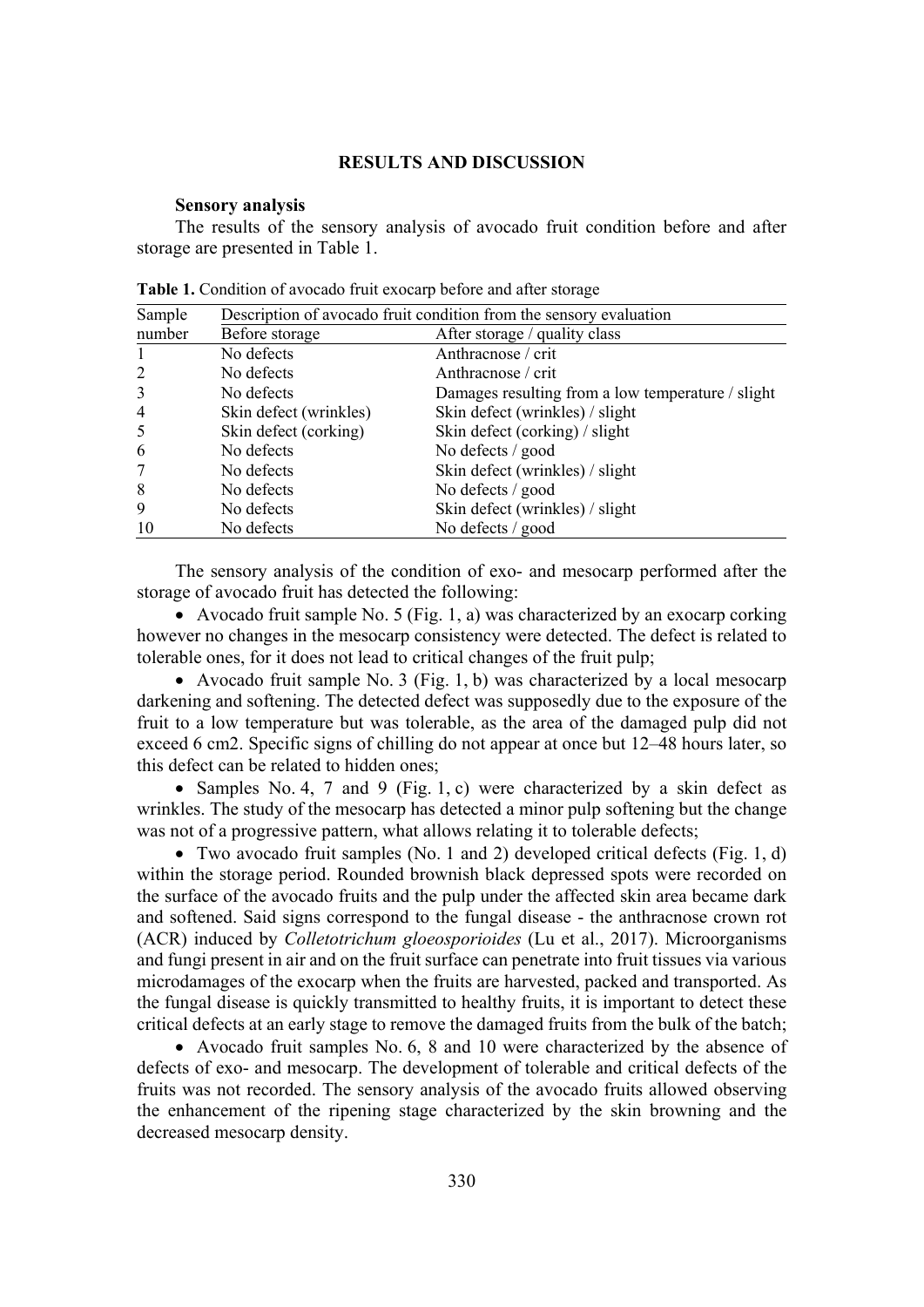

**Figure 1.** Mesocarp of avocado fruit samples with different superficial skin defects: a) No. 5 with corking – without mesocarp changes; b) No. 3 with the defects resulting from the low temperature exposure – local browning and change in mesocarp density; c) No. 4 with wrinkles – insignificant loss of mesocarp density; d) No. 2 with the signs of a disease (anthracnose) – significant darkening and loss of the pulp density.

During the storage of avocado fruits in the presence of oxygen a number of natural oxidative processes are promoted followed among other by the activation of enzymes. The modification of avocado mesocarp density is related to the transformation of protopectin to pectin, it is enhanced as the maturation progresses and is accompanied by the disintegration of the pulp plant tissue and the increased moisture (Obenland et al., 2012). At the same time a significant reduction of the fruit pulp density relative to the exocarp results in the formation of voids under the skin and in a more active exposure of avocado fruit pulp to oxygen, what accelerates the oxidation. According to the performed studies (Lyu, 2019) in overripe avocado fruits the oxidation leads to critical defects (significant darkening of the pulp, deterioration of consumer properties). A late detection of avocado fruit hidden defects that are rapidly developed during the after-ripening can result in the decrease of quality indices of the whole batch of avocado fruits and in the increase of storage losses. The specification of the classes established by the standard (UNECE, 2019) was used to generate a reliable and accurate classification model, which will allow determining fruits with hidden and intolerable defects quickly and taking a decision on the optimal shelf life and period of sale of avocado fruits.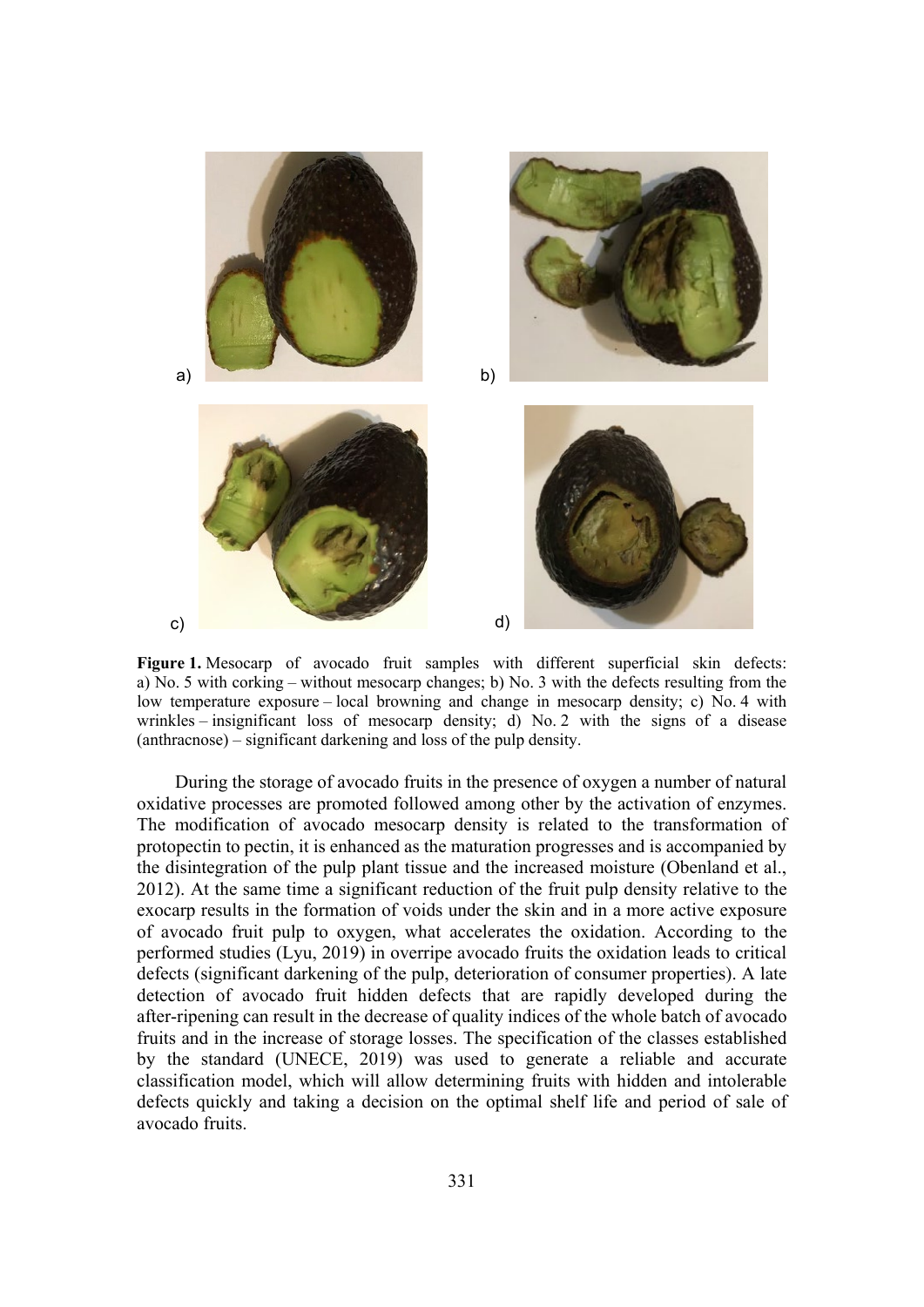An average response of the spectral signatures of avocado fruits of the three classes (see Sensory analysis) is shown in Fig. 2. Spectral signatures was selected after assigning category for each avocado fruit using whole fruit ROI from four hyperspectral images.



**Figure 2.** Average response of the spectral signatures of avocado fruits classified into 3 classes: Good, Slight and Crit.

So for increasing the efficiency of grading of a large batch of avocado fruits the use of the HSI-technology is proposed to detect superficial and hidden (internal) defects.

**Hyperspectral image analysis by the ANOVA method.** According to the variance estimation of hyperspectral image data, spectral wavelengths with the maximal variance at 550, 740 and 965 nm were selected. Principal distinctions in spectral signatures of avocado fruits were analyzed within spectral wavelengths with the maximal variance at 550, 740 and 965 nm:

• The reflection band at 550 nm corresponds to chlorophyll reflection (Matsuda et al., 2012). During the sensory analysis of avocado fruits having anthracnose signs a significant darkening of the exocarp was recorded. It is related to the degradation of chlorophyll *a* to pheophytin *a* (Milenković et al., 2012) which is enhanced during the bacteriological damage of fruits and is accompanied among others with the mesocarp darkening. The comparison of absorption spectral signatures showed the shift of the chlorophyll *a* absorption band from 666 nm to 672 nm for avocado fruit samples with anthracnose signs.

• The red-edge spectral region including the wavelength range from 690 to 750 nm (Croft & Chen, 2017) correlates with the physiological condition of plants. According to (Curran et al., 1990) the red-edge region is susceptible to the changes in chlorophyll content and the maximal slope in the red-edge region is indicative of the fruit ripeness stage. The study (Lyu, 2019) also notes that the reflection in the red-edge region is reduced progressively as the avocado fruits are ripening and notably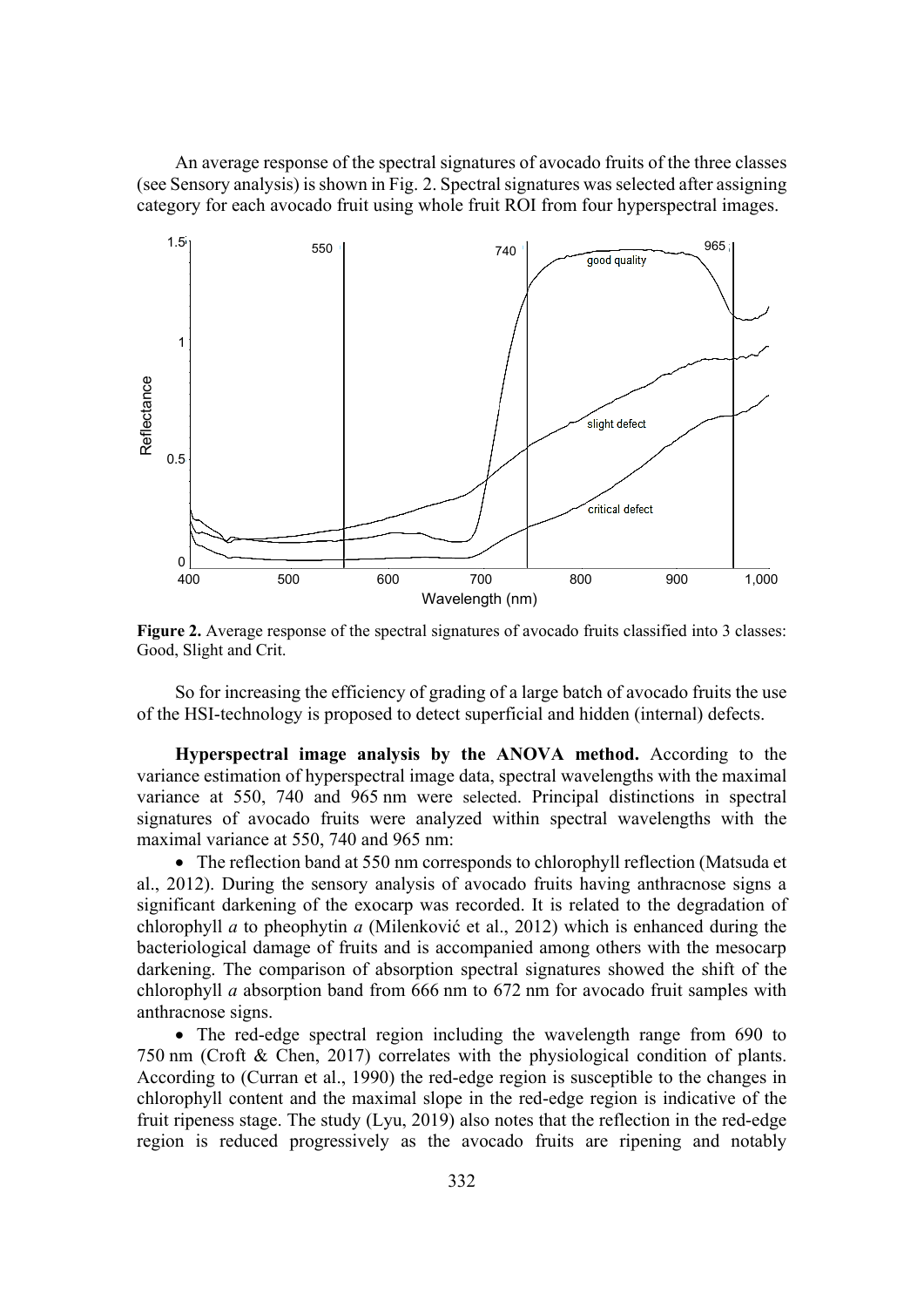over-ripening. As shown in Fig. 1 the red-edge spectral region is closely related to the number of defects in avocado fruits: the maximal slope for the samples with the mold damage of exocarp and the minimal slope for the fruits without defects. For fruits with defects from the slight and crit quality classes the NIR-spectrum in the range of 700–970 nm has lower reflection values than for undamaged fruits from the 'good' class.

 $\bullet$  The spectral region of 900 to 965 nm is corresponding to the first overtone of the OH stretch frequency (Ollinger, 2011; Joe & Gopal, 2017). Avocado fruit ripening is accompanied by the reduction of water mass fraction with the increase of lipid and dry matter mass fraction, pit darkening and the development on the fruits of the exocarp color characteristic of the variety (Clark et al., 2003). Possibly, the differences in the reflection intensity at 965 nm are due to chlorophyll modification processes and a subsequent change in refractive properties of cells manifested in the near-infrared range (Croft & Chen, 2017).

The wavelengths with the maximal variance were assigned to pseudocolors and were used to build an RGB-image (Fig. 3, a): 550 nm - green, 740 nm - red, 965 nm - blue. According to the RGB- image (Fig. 3, a) avocado fruits are graded into quality classes by the number of defects: fruits of slight and crit quality classes have a blue pseudocolor (965 nm), the anthracnose fruits have a higher blue color over the whole surface; fruits of the good quality class have a green pseudocolor (550 nm), what is connected with the absence of chlorophyll degradation processes. A RGB-image with the use of pseudocolors allows estimating the fruit condition and confirming wavelengths that are significantly responsible for the total variance of a hyperspectral image selected by the ANOVA variance analysis.



Figure 3. RGB-image of avocado fruits with the use as colors of a) spectrum wavelengths; b) principal components. The figure a) shows the segmentation of a hyperspectral image by selecting a whole fruit as ROI, the figure b) – ROI are ellipses.

**The analysis of a hyperspectral image of avocado fruit samples was performed by the principal component analysis method.** Following the analysis four principal components (PC) were determined: the first, the second, the third and the fourth PC in a combination account for 99.9% of the total variance (81.6%, 15.5%, 1.8% and 0.9%, respectively).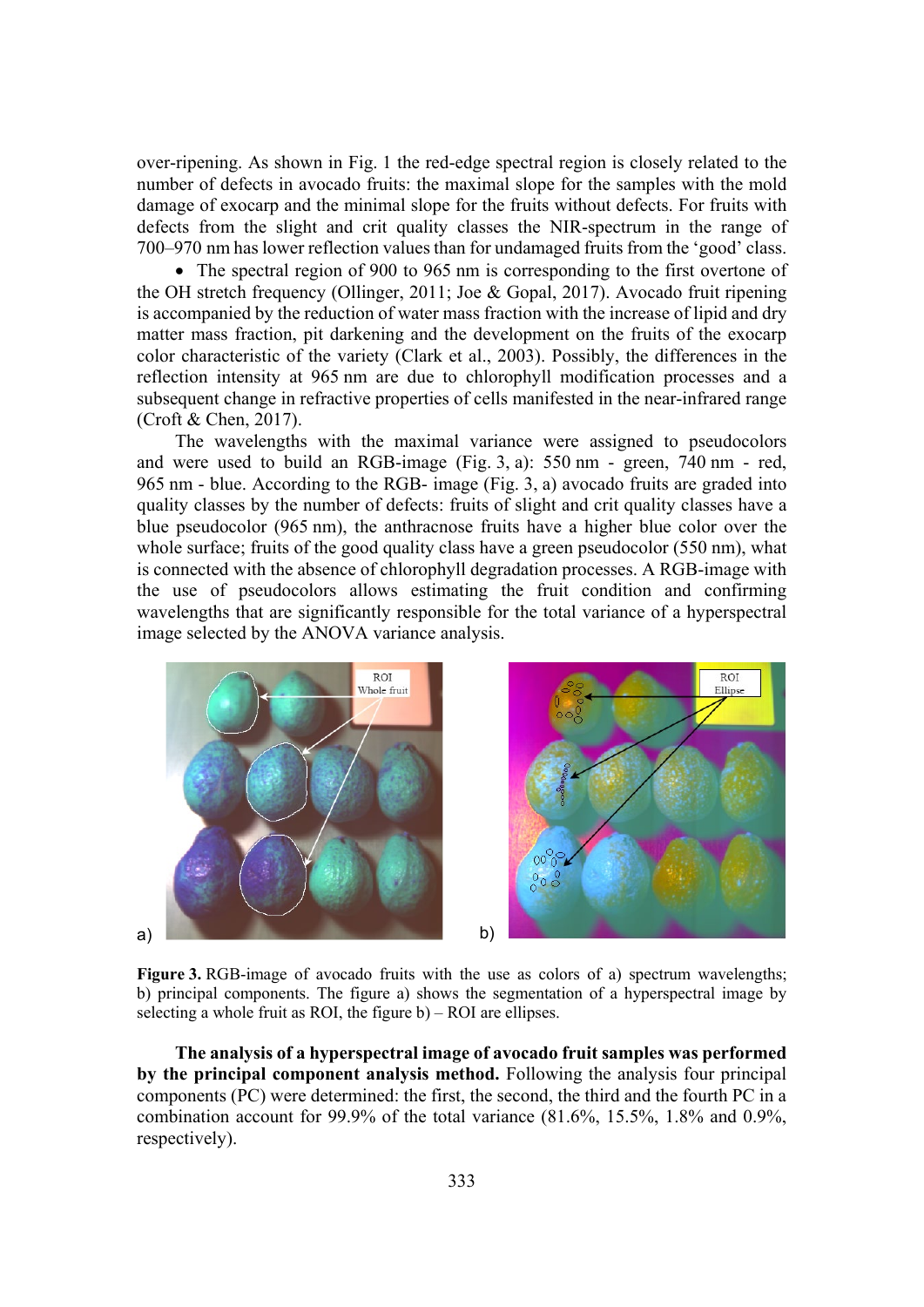Test coefficients showing the correlation of reflection coefficients at the wavelengths for 1–4 PCs are provided in Fig. 4. The data were used to interpret the PCs.

The first PC accounting for 81.6% of the total variance is related to all reflection coefficients of the spectrum wavelengths, is presented with the sign  $(+)$  over the whole spectral range and possibly is responsible for the total variance and correlation between the pixels (including the pixels of avocado samples) of the hyperspectral image (Fig. 4).

For the  $2<sup>nd</sup> PC$  according to the sign  $(+/-)$  and the wavelength test coefficients the spectrum is divided into two ranges: the sign (+) is related to test coefficients of the spectrum wavelengths corresponding to the VIS-range, the sign  $(-)$  is related to the NIRrange (Fig. 4). By analogy with the test coefficients according the  $1<sup>st</sup> PC$ , the  $2<sup>nd</sup> PC$  is related to all reflection coefficients of the spectrum wavelengths but separates the range of values by the sign  $(+/-)$ .



**Figure 4.** Line loadings plot of PCA.

For the  $3<sup>rd</sup>$  PC crests of bands were detected that are attributed to carotenoid pigments (429, 434 and 458 nm) (Hooijschuur et al., 2015) and to the  $1<sup>st</sup>$  overtone of OH (923 nm) with the sign  $(+)$ , to chlorophyll *a* (687 nm) and chlorophyll *b* (592 nm and 603 nm) (Croft & Chen, 2017) with the sign (–). The test coefficients at 592 and 687 nm are related to a decrease of chlorophyll content in avocado fruits. The reduction of chlorophyll concentration during storage increases the content of carotenoid pigments in the exocarp of avocado fruits. The increase of lutein (a yellow pigment related to the class of carotenoid pigments) content in the skin and pulp of an avocado fruit during ripening is supported by the studies (Ashton et al., 2006). So, the interpretation of the 3rd PC is connected with the change of reflection in the band range of chlorophyll and lutein during storage within the exocarp of avocado fruits without hidden defects, the ripening stage of the fruits being not critical.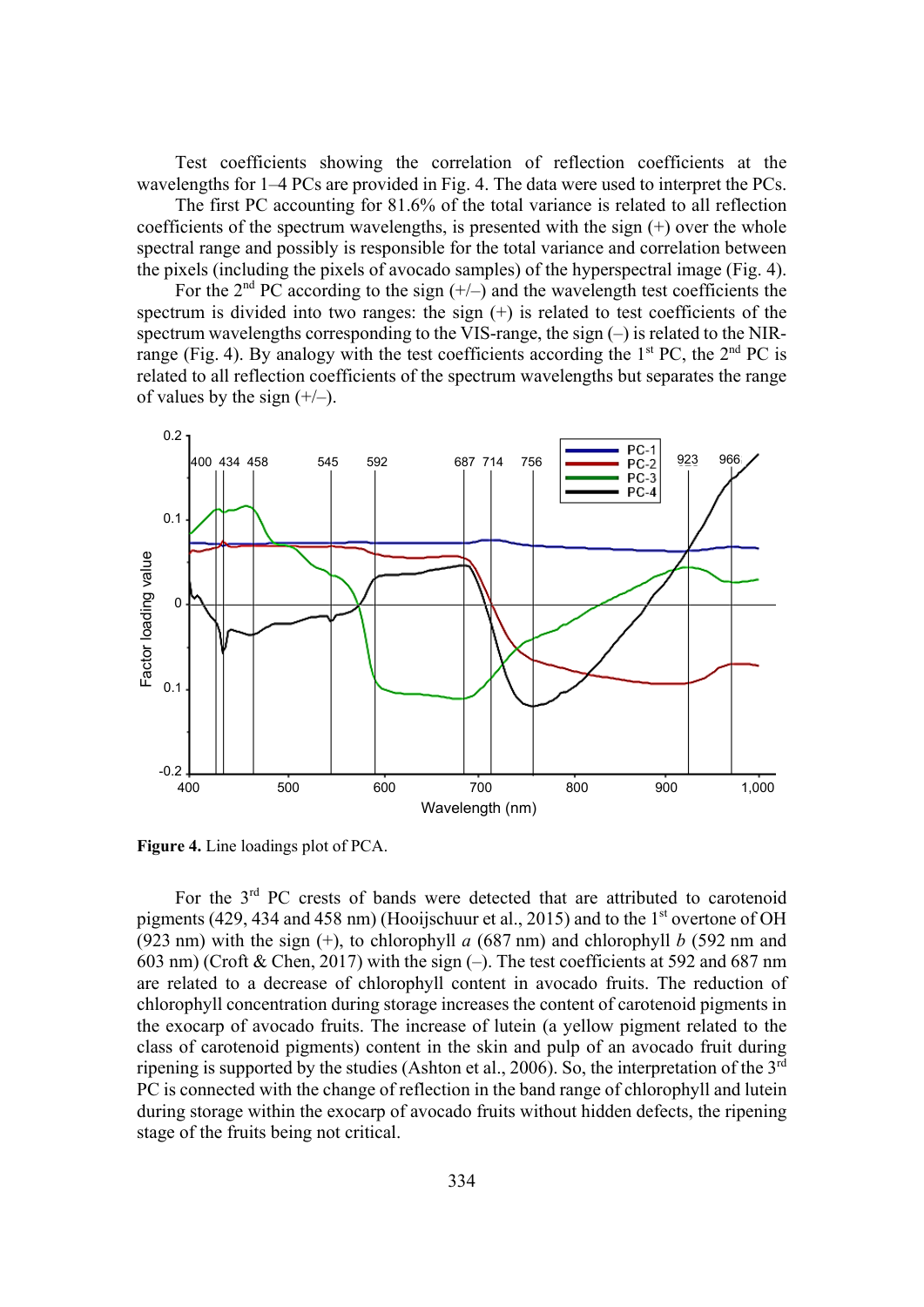For the  $4<sup>th</sup>$  PC crests of bands were detected that are attributed to anthocyans (545 nm) (Merzlyak et al., 2003), carotenoids (434 and 458 nm), the red-edge crest (756 nm) with the sign  $(-)$  against the 1<sup>st</sup> overtone of OH (923 and 966 nm), chlorophyll  $a$  (687 nm) and chlorophyll  $b$  (592 nm) with the sign  $(+)$ . As shown in the study (Ashton et al., 2006) anthocyan content in avocado fruit exocarp is increased as Hass avocado fruits are over-ripening. At the same time the reflection band at 545 nm with the sign (–) corresponding to the reflection of anthocyans acts as an indicator of the critical ripening state of avocado fruits and as an indirect indicator of the fruit bacterial damage (Ashton et al., 2006). Such avocado fruits have to be quickly sorted and removed from the bulk of the batch to reduce storage losses. It its turn the maximal value of the test coefficients for the  $4<sup>th</sup>$  PC with the sign (–) at 750 nm corresponds to the red-edge spectral region, what correlates to the physiological condition of the plants. In view of the foregoing, it is determined that the  $4<sup>th</sup> PC$  is responsible for the fruit degradation process considering the test coefficient extrema with the sign (–) at 545 and 750 nm.

According to the interpretation of the PCs and their contribution to the total variance three PCs were selected which were assigned to pseudocolors  $(1<sup>st</sup> PC - red, 3<sup>rd</sup>)$ PC - green,  $4<sup>th</sup>$  PC - blue) and the following RGB-image (Fig. 3, b) was developed. According to the figure (Fig. 3, b) the  $4<sup>th</sup>$  PC detects defective avocado fruits which are presented by a blue pseudocolor.

The RGB-images (Fig. 3) with the use of pseudocolors were used for the HSI segmentation and the development of a classification model. Based on the obtained RGB-images different regions of interest (ROI's) of avocado fruit surface were selected: whole fruit, ellipses as circles about a place of defect.

During the selection of ROIs, the shape and the intensity of spectral signatures of avocado fruits from three quality classes (Fig. 3) were considered. The ROI selection was carried out manually by the segmentation of a whole avocado fruit and by the selection of 10 spectral signatures as ellipses from each fruit. During the selection of ellipse ROIs a hyperspectral image was magnified to define exactly the boundaries of a healthy skin surface of avocado fruits and a defect one. Once being segmented each ROI was assigned to classification variables - quality classes according to the number of defects. Each ROI both of a whole fruit and of an ellipse represents an average response of the spectral signature of an avocado fruit from one of the three quality classes.

**The classification of avocado fruits into quality classes according to the number of defects by multivariate analysis methods** was performed with the use of different multivariate classification methods (Torres & Amigo, 2020), regions of interest and spectral ranges (Jia et al., 2020). For increasing the accuracy of the final models the calibration was performed with the selection of regions of interest - ellipses ( $n = 10$ ) on avocado fruits from different quality classes. The advantage of the selection of such regions of interest is in that for each class determined according to the number of defects it is possible to select more variables, to increase respectively the prediction reproducibility and adequacy. The SNV (Standard Normal Variate) - correction and centering were used as a pre-processing of hyperspectral image data. At the pre-modelling stage data smoothing by Savitzky-Golay method was also used but the obtained results in the model accuracy were not satisfactory (not shown in the Table).

Whole fruits  $(n = 5)$  over the total area were selected as the regions of interest for the prediction, what is required for a correct quality monitoring after the development of a model. Modelling results are presented in Table 2.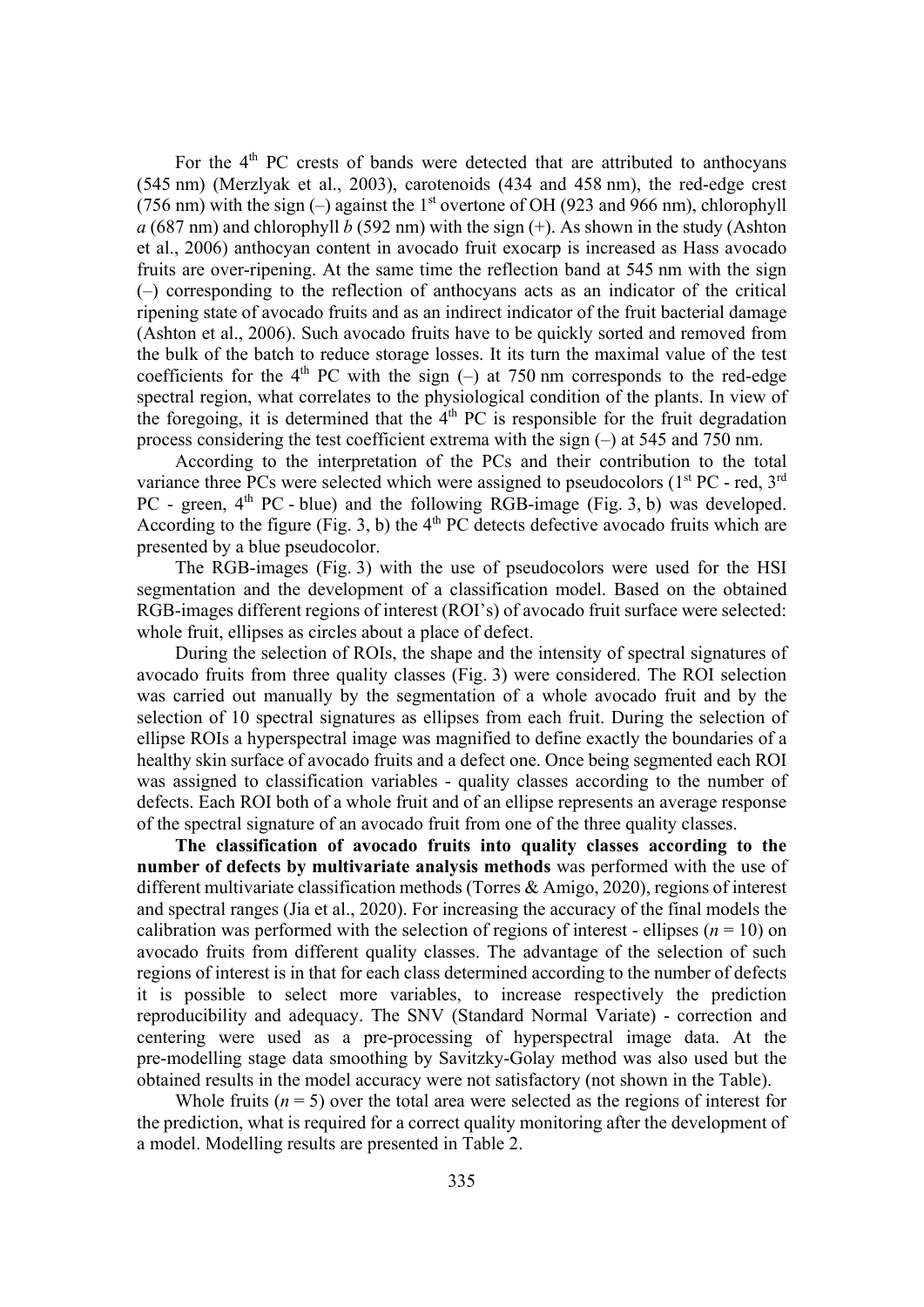|              | Region      | Average spectrum |              |                                              |  |
|--------------|-------------|------------------|--------------|----------------------------------------------|--|
| Method       | of interest | Spectral range,  |              | Training Accuracy, Test-validation Accuracy, |  |
|              | (ROI)       | nm               | $\%$         | $\frac{0}{0}$                                |  |
| PLS-DA       | Whole fruit | $400 - 1,000$    | 0            | $_{0}$                                       |  |
|              | Whole fruit | 500-990          | 100.0        | 40.0                                         |  |
|              | Ellipse     | $400 - 1,000$    | 100.0        | 60.0                                         |  |
|              | Ellipse     | 500-990          | 100.0        | 80.0                                         |  |
| <b>SIMCA</b> | Whole fruit | $400 - 1,000$    | 36.4         | 20.0                                         |  |
|              | Whole fruit | 500-990          | 36.4         | 20.0                                         |  |
|              | Ellipse     | $400 - 1,000$    | 93.3         | 80.0                                         |  |
|              | Ellipse     | 500-990          | <b>100.0</b> | 100.0                                        |  |

**Table 2.** Multivariate models of Hass avocado classification according to the defects

The grading of avocado fruits into quality classes is supported by the sensory analysis including the sensory analysis of a mesocarp condition after hyperspectral images are recorded. For developing a classification model three classes were used according to the sensory analysis of quality classes: 1) Crit - fruits with the marked skin anthracnose (critical defects); Slight - fruits with damages resulting from a low temperature, an excessive external moisture, skin corking and skin wrinkles (minor superficial defects); Good - fruits without defects.

When modelling, a low accuracy of the models with the use of whole fruits as the ROIs was recorded, it is related to data sets that are not sufficient for classification: with the use of whole fruit ROIs the number of variables for calibration was 10, while with the use of ellipse ROIs the number was 100 (10 ellipses from 10 fruits). Among others a low accuracy of the models with the use of whole fruit ROIs is determined by the incorporation in the ROIs of spectral signatures of shadows and reflections caused by a high illumination of the samples with a halogen lamp. The increased accuracy of classification models depending on the selection of a spectral range is also recorded: excluding the region of 400–500 nm (weak signal with a low reflection intensity or the absence of a signal), excluding the region of 990–1,000 nm (significant noises). So, the number of predicting variables and the selection of a spectral range has a direct effect on the accuracy of classification models.

According to the results of modelling and test-validation the SIMCA model with the use of ellipses as the ROI's in the range of 500–990 nm was selected as the most representative one. During modelling critical distances (Dcrit) between the classes were selected. The SIMCA Cooman's model diagram within the model coordinates Good (X-axis) and Crit (Y-axis) is presented in Fig. 5. A higher accuracy and efficiency of the SIMCA model as compared to the PLS-DA model is related to the structure of the used data (Pomerantsev & Rodionova, 2018): the class Good is used as a target one and the classes Crit and Slight can be considered as one class including defects of various degree. With this data structure one class is implied to be located in the middle and the remained classes occupy the periphery (Pomerantsev & Rodionova, 2018). According to (Oliveri & Downey, 2012; Pomerantsev & Rodionova, 2014) SIMCA is a classifier of one class, so in the case of classification of avocado fruits according to the number of defects it is a more efficient algorithm as opposed to PLS-DA.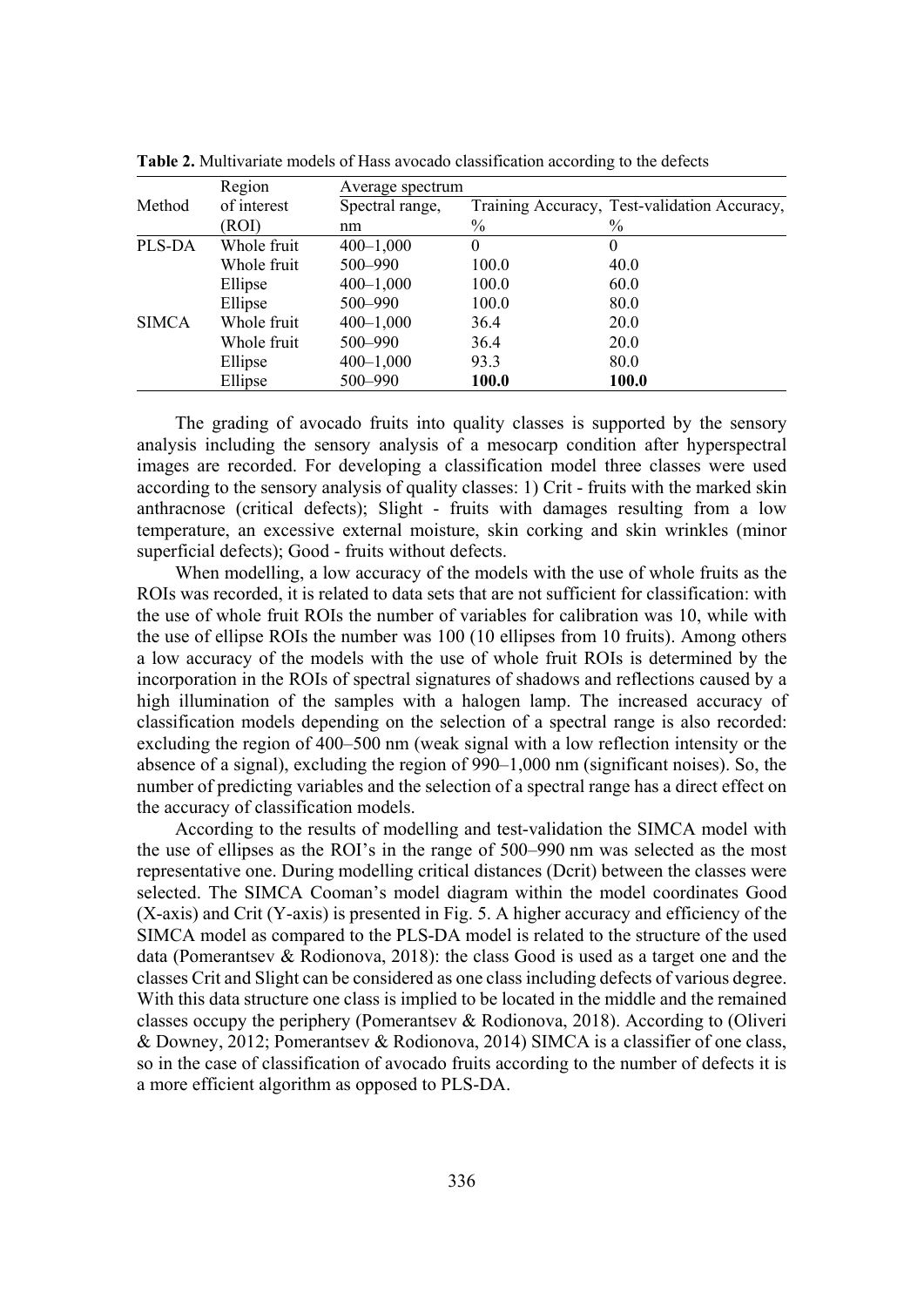

**Figure 5.** Coomans plot of SIMCA model.

Upon the completion of the records of hyperspectral images a SIMCA multivariate model was built to classify avocado fruits into quality classes according to the number of defects. The quality and accuracy of the obtained model are supported by the test-validation with the accuracy of 100% (Table 2).

However, the developed SIMCA model is not suitable for sorting other avocado varieties, due to differences in exocarp color characteristics of other avocado varieties such as Fuerte or Pinkerton. Comparing the results with similar approaches, it should be noted that deep learning algorithms are structurally different from traditional machine learning or multivariate methods and have dramatically more parameters (Hu et al., 2021). Thus, implementing deep learning algorithms to build an effective classification model of avocado fruits might be a challenging task both for a developer and an operator. Proposed approach provides diagnostic tools, intuitive modelling and rapid predictions (Vikström, 2021) that can be applied *on-line* with performance comparable to modern deep learning algorithms.

## **CONCLUSIONS**

The potential of using a hyperspectral image in a visual-near infrared range and the multivariate analysis has been shown for the non-destructive identification of hidden defects of avocado fruits. The analysis of a hyperspectral image of avocado fruits by ANOVA and PCA algorithms has detected spectral regions responsible for the presence within avocado fruits of pigments and moisture and correlating to physiological condition of the fruits and the number of hidden defects. RGB-image based on data obtained by ANOVA and PCA as pseudocolors was used for estimating the fruit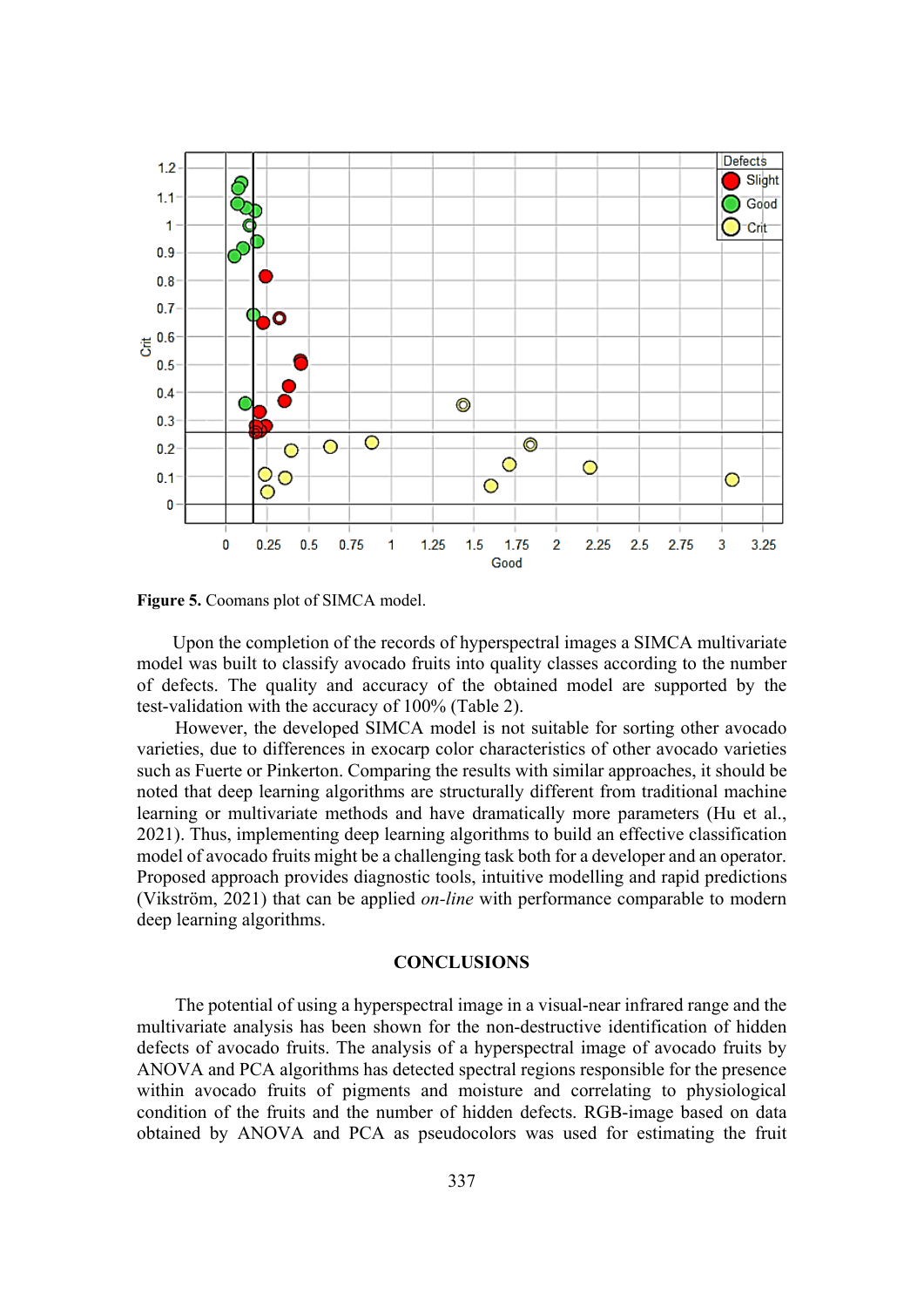condition and selection of different ROI's of avocado fruit surface. For grading avocado fruits into quality classes (the number of hidden defects) different regions of interest of hyperspectral images and multivariate analysis method - PLS-DA, SIMCA were used. The SIMCA method allowed building a classification model of avocado fruits with the accuracy of 100%. The use of the proposed approach permits grading avocado fruits into quality classes without using destructive methods. The current study could form the basis for future R&D projects and implementation of digital avocado fruit sorting systems in retail quality control laboratories.

### **REFERENCES**

- Abdulridha, J., Batuman, O. & Ampatzidis, Y. 2019. UAV-based remote sensing technique to detect citrus canker disease utilizing hyperspectral imaging and machine learning. *Remote Sensing* **11**(11), 1373.
- Arendse, E., Fawole, O. A., Magwaza, L. S. & Opara, U. L. 2018. Non-destructive prediction of internal and external quality attributes of fruit with thick rind: A review. *Journal of Food Engineering* 217, 11–23.
- Ashton, O.B., Wong, M., McGhie, T.K., Vather, R., Wang, Y., Requejo-Jackman, C. & Woolf, A. B. 2006. Pigments in avocado tissue and oil. *Journal of Agricultural and Food Chemistry* **54**(26), 10151–10158.
- Avotins, A., Kviesis, K., Bicans, J., Alsina, I. & Dubova, L. 2020. Experimental Analysis of IoT Based Camera SI-NDVI Values for Tomato Plant Health Monitoring Application. *Agronomy Research* **18**(S2), 1138–1146.
- Barnes, R.J., Dhanoa, M.S. & Lister, S.J. 1989. Standard normal variate transformation and Detrending of near – infrared duffuse reflectance spectra, *Journal of Applied Spectroscopy* **43**(5), 772–777.
- Bhargava, A. & Bansal, A. 2021. Fruits and vegetables quality evaluation using computer vision: A review. *Journal of King Saud University-Computer and Information Sciences* 33(3), 243–257.
- Bustos, C.A. & Moors, E.H. 2018. Reducing post-harvest food losses through innovative collaboration: Insights from the Colombian and Mexican avocado supply chains. *Journal RI&OHDQHU3URGXFWLRQ* **199**, 1020–1034.
- Clark, C.J., McGlone, V.A., Requejo, C., White, A. & Woolf, A.B. 2003. Dry matter determination in 'Hass' avocado by NIR spectroscopy. Postharvest Biology and *Technology* **29**(3), 301–308.
- Croft, H. & Chen, J.M. 2017. Leaf pigment content, comprehensive remote sensing. doi:10.1016/B978-0-12-409548-9.10547-0
- Curran, P.J., Dungan, J.L. & Gholz, H.L. 1990. Exploring the relationship between reflectance red edge and chlorophyll content in slash pine. *Tree physiology* **7**(1–2–3–4), 33–48.
- Donetti, M. & Terry, L.A. 2014. Biochemical markers defining growing area and ripening stage of imported avocado fruit cv. Hass. *Journal of Food Composition and Analysis* 34(1), 90–98.
- ElMasry, G., Wang, N. & Vigneault, C. 2009. Detecting chilling injury in Red Delicious apple using hyperspectral imaging and neural networks. *Postharvest biology and technology* **52**(1), 1–8.
- Elmasry, G., Kamruzzaman, M., Sun, D.W. & Allen, P. 2012. Principles and applications of hyperspectral imaging in quality evaluation of agro-food products: a review. *Critical reviews in food science and nutrition* 52(11), 999–1023.
- Ferraz, G.A.S., Ferraz, P.F.P., Martins, F.B., Silva, F.M., Damasceno, F.A. & Barbari, M. 2019. Principal components in the study of soil and plant properties in precision coffee farming. *Agronomy Research* **17**(2), 418–429.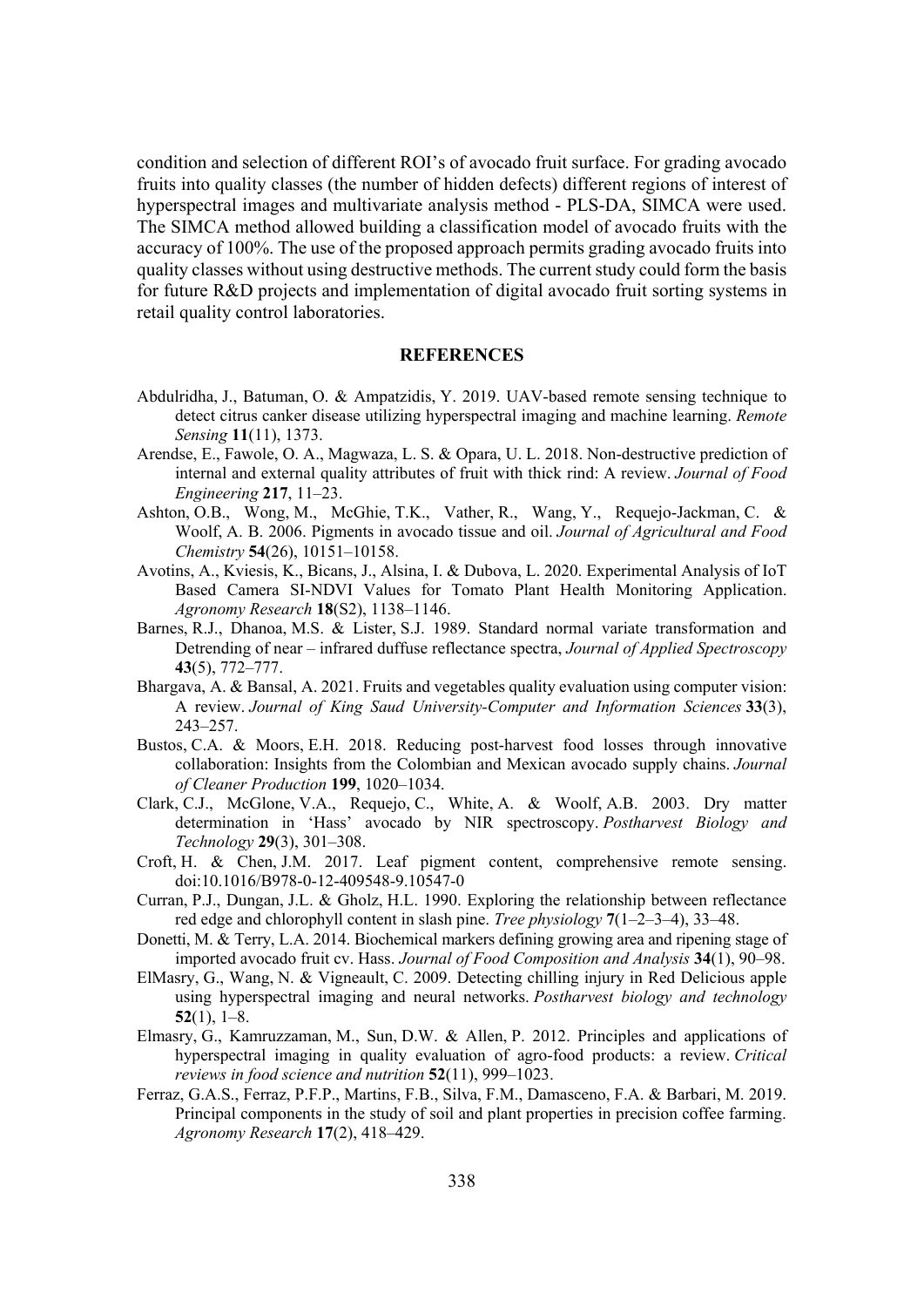- Ferreira da Vinha, A., Moreira, J. & Barreira, S. 2013. Physicochemical parameters, phytochemical composition and antioxidant activity of the algarvian avocado (Persea americana Mill.). *Journal of Agricultural Science* 5(12), 100–109.
- Granato, D., Putnik, P., Kovačević, D.B., Santos, J.S., Calado, V., Rocha, R.S. & Pomerantsev, A. 2018. Trends in chemometrics: Food authentication, microbiology, and effects of processing. *Comprehensive Reviews in Food Science and Food Safety* 17(3), 663–677.
- Hooijschuur, J.H., Verkaaik, M.F., Davies, G.R. & Ariese, F. 2015. Raman spectroscopy for future planetary exploration: photodegradation, self-absorption and quantification of carotenoids in microorganisms and mineral matrices. *Journal of Raman Spectroscopy* **46**(10), 856–862.
- Hu, X., Chu, L., Pei, J., Liu, W. & Bian, J. 2021. Model complexity of deep learning: A survey. *Knowledge and Information Systems* 63(10), 2585–2619.
- Hurtado-Fernandez, E., Fernandez-Gutierrez, A. & Carrasco-Pancorbo, A.E. 2018. Exotic Fruits. Avocado fruit–Persea americana. In: *Exotic Fruits*, F. Federal University of Ceará, Ed. Ceará, Brazil: Elsevier, 37–48.
- Hussain, A., Pu, H. & Sun, D.W. 2018. Innovative nondestructive imaging techniques for ripening and maturity of fruits–a review of recent applications. *Trends in Food Science & Technology* **72**, 144–152.
- Jia, B., Wang, W., Ni, X., Lawrence, K.C., Zhuang, H., Yoon, S.C. & Gao, Z. 2020. Essential processing methods of hyperspectral images of agricultural and food products. *Chemometrics and Intelligent Laboratory Systems* 198, 103936.
- Joe, A.A.F. & Gopal, A. 2017. Identification of spectral regions of the key components in the near infrared spectrum of wheat grain. In 2017 International Conference on Circuit, Power *and Computing Technologies (ICCPCT)* (pp. 1–5). IEEE.
- Lohumi, S., Lee, S., Lee, H. & Cho, B.K. 2015. A review of vibrational spectroscopic techniques for the detection of food authenticity and adulteration. *Trends in Food Science & Technology* **46**(1), 85–98.
- Lu, J., Ehsani, R., Shi, Y., Abdulridha, J., de Castro, A.I. & Xu, Y. 2017. Field detection of anthracnose crown rot in strawberry using spectroscopy technology. *computers and electronics in agriculture* 135, 289–299.
- Lyu, Y. 2019. *Identify the ripening stage of avocado by multispectral camera using semi-supervised learning on small dataset.* PhD Theses. Hong Kong University of Science and Technology. https://repository.ust.hk/ir/Record/1783.1-102308
- Magwaza, L.S. & Tesfay, S.Z. 2015. A review of destructive and non-destructive methods for determining avocado fruit maturity. *Food and bioprocess technology* **8**(10), 1995–2011.
- Manley, M. 2014. Near-infrared spectroscopy and hyperspectral imaging: non-destructive analysis of biological materials. *Chemical Society Reviews* 43(24), 8200–8214.
- Matsuda, O., Tanaka, A., Fujita, T. & Iba, K. 2012. Hyperspectral imaging techniques for rapid identification of Arabidopsis mutants with altered leaf pigment status. *Plant and Cell Physiology* **53**(6), 1154–1170.
- Merzlyak, M.N., Solovchenko, A.E. & Gitelson, A.A. 2003. Reflectance spectral features and non-destructive estimation of chlorophyll, carotenoid and anthocyanin content in apple fruit. *Postharvest biology and technology* **27**(2), 197–211.
- Milenković, S.M., Zvezdanović, J.B., Anđelković, T.D. & Marković, D.Z. 2012. The identification of chlorophyll and its derivatives in the pigment mixtures: HPLCchromatography, visible and mass spectroscopy studies. Adv. Technol. 1(1), 16–24.
- Obenland, D., Collin, S., Sievert, J., Negm, F. & Arpaia, M.L. 2012. Influence of maturity and ripening on aroma volatiles and flavor in 'Hass' avocado. Postharvest biology and *technology* **71**, 41–50.